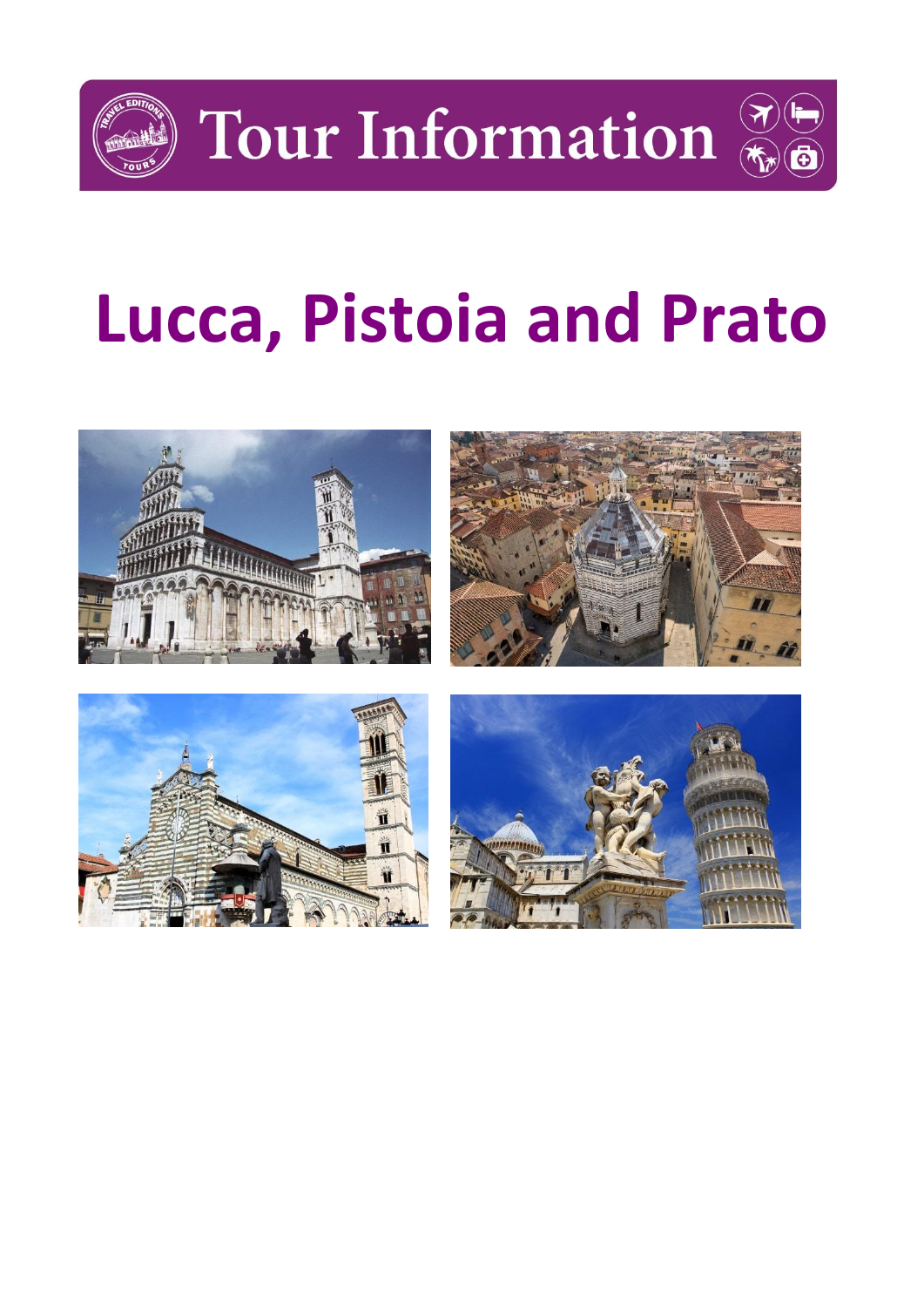

#### **Passports**

You may need to renew your British Passport if you are travelling to an EU country. Please ensure your passport is less than 10 years old (even if it has 6 months or more left on it) and has at least 6 months validity remaining from the date of travel. EU, Andorra, Liechtenstein, Monaco, San Marino and Swiss valid national identification cards are also acceptable for travel.

For more information, please visit: **passport** [checker](https://www.gov.uk/visit-europe-1-january-2021?utm_medium=uktrav-partner&utm_source=social&utm_campaign=transition&utm_content=AITO)

# **Visas**

As a tourist visiting from the UK, you do not need a visa for short trips to most EU countries, Iceland, Liechtenstein, Norway and Switzerland. You'll be able to stay for up to 90 days in any 180-day period. For all other passport holders please check the visa requirements with the appropriate embassy.

For further information, please check here: travel [to the EU](https://www.gov.uk/visit-europe-1-january-2021?utm_medium=uktrav-partner&utm_source=social&utm_campaign=transition&utm_content=AITO)

For all other passport holders please check visa requirements with the appropriate embassy.

Italian Consulate-General: "Harp House", 83/86 Farringdon Street, London EC4A 4BL. Tel: (0)20 7936 5900. Fax: (0)20 7583 9425. Open Mon-Fri 0900-1200 Email: [consolato.londra@esteri.it](mailto:consolato.londra@esteri.it) Website: [http://www.conslondra.esteri.it/Consolato\\_Londra](http://www.conslondra.esteri.it/Consolato_Londra)



Included with your detailed itinerary is an e-ticket, which shows your flight reference number. You will need to quote/show this reference number at the check-in desk, and you will be issued with your boarding pass. Online check-in is not available.

Your Group Scheduled or Club Class ticket is nontransferable and non-refundable. No refund can be given for non-used portions.

# **Baggage allowance**

We advise you to check the baggage allowances carefully as you are likely to be charged the excess if you exceed the weight limit. Maximum weights for single bags apply.

With British Airways your ticket includes one hold bag of up to 23kg plus one cabin bag no bigger than 56 x 45 x 5 cm and a personal bag (handbag or computer case) no bigger than 45 x 36 x 20 cm.

Please contact the airline for further information. [http://www.britishairways.com](http://www.britishairways.com/)

#### **Labels**

Please use the luggage labels provided. It is useful to have your home address located inside your suitcase should the label go astray.

#### **Departure Tax**

The departure tax is included in the price of your flight tickets.

# **Border Control**

At border control, you may need to:

- show a return or onward ticket.
- show you have enough money for your stay.
- use separate lanes from EU, EEA and Swiss citizens when queueing.

# **Taking food into EU countries**

You are not able to take meat, milk or any products containing them into EU countries.

# **Transfers**

On arrival in Pisa, transfer by coach to the city centre. After visits, transfer by coach to Lucca (approx. 30 minutes) and to the Albergo Celide.

# **Special Requests**

If you haven't already done so, please notify Travel Editions of any special requests as soon as possible to allow sufficient time to make the necessary arrangements. Please note that some airlines may charge for use of wheelchairs.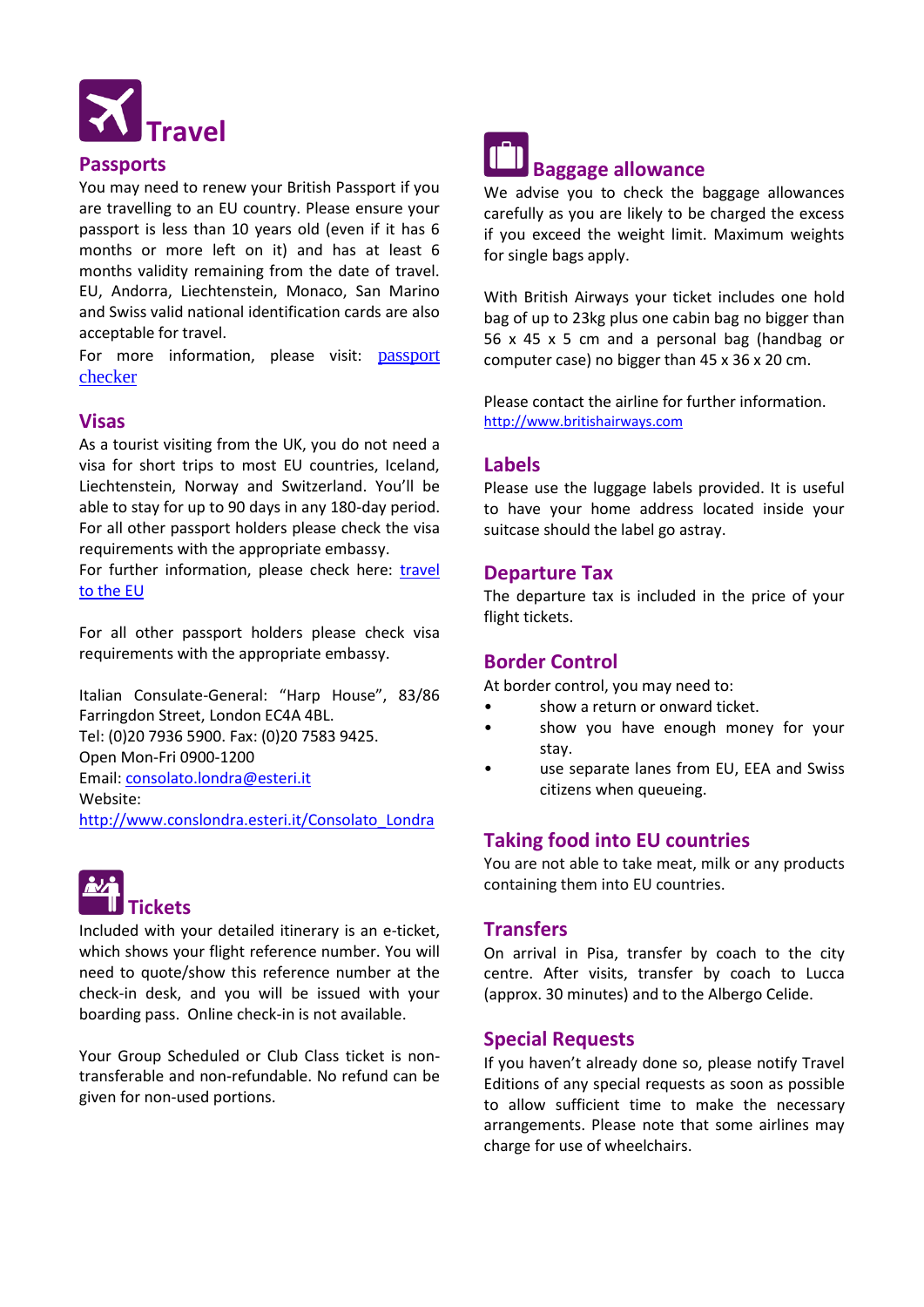

# **Albergo Celide, Lucca**

The four-star Albergo Celide Hotel is situated just outside the ancient walls that surround the historic centre and pedestrian area of Lucca, a short walk from the city's most important sights, and offers bar, restaurant and Spa with sauna, steam bath and jacuzzi. Various treatments are available for an extra charge. The comfortable bedrooms have private bathroom with bath/shower, and include hairdryer, air-conditioning, TV, telephone, minibar, safe and wi-fi.

For more information, please visit the hotel's website: <https://www.albergocelide.it/en/>



Italian food rivals French in the hearts and taste buds of many gastronomes and the regional cuisine, of which the locals are very proud, wonderfully reflects the climate and local produce. Delicious pizza, pasta and risotto dishes are present everywhere throughout Italy with provincial specialities and sauces.

Tuscan cuisine is based on four core ingredients: unsalted bread (crisp crust on the outside, light and airy inside), olive oil, meat (beef and game), and wine. Traditional food is simple and abundant, using the produce from the surrounding countryside, with most dishes being meat-based – *bistecca alla fiorentina* (large T-bone steak), *tagliata* (sliced rare beef), *arista* (roast loin of pork), *bistecchine di maiale* (pork chops), and well-braised game (boar, deer, rabbit).

Bread salad (*Panzanella*) or thick and rich soups are a popular first course – *zuppa di cipole* (onion soup), *pappa al pomodoro* (bread and tomato soup), *ribollita* (vegetable and bread soup), and *stracciatella* (egg and parmesan cheese soup).

Sliced meats (prosciutto and salame), *Crosti toscani*  (sliced bread topped with a chicken liver pate), and *Fettunta* (bread with olive oil) are common *antipasti.* Side and vegetable dishes often use chickpeas and beans.

Typical Florentine desserts include *Castagnaccio*  (chestnut cake), *Bongo* (chocolate profiteroles), *Schiacciata alla fiorentina* (sponge cake), *Schiacciata con l'uva* (sweet grape bread), and *cantuccini* (almond biscuits).

Strong Italian espresso coffee is served after the meal and will be black, in small cups, unless a *cappuccino* is requested.

Table service is common in most restaurants and bars. Usually, a discretionary service charge is added to your bill in restaurants and bars, and no further tipping is required.



The world's largest wine producer, Italy is home to some of the oldest viticulture regions. The wines are named according to their grape variety or after their village or area of origin. Excellent wines are produced throughout Italy and Sicily, with local wines offering great value and quality.

Tuscany's viniculture regions produce a wealth of high quality, world famous wines, with 80% of the production being reds, predominantly based on the *Sangiovese* grape variety. *Chianti, Brunello di Montalcino,* and *Vino Nobile di Montepulciano* are popular reds, the dry *Vernaccia di San Gimignano*  an excellent white.

The renowned Tuscan dessert wine *Vin Santo* (holy wine) is generally made from *Trebbiano* and *Malvasia,* although *Sangiovese* is also used to produce a rosé version.

Apéritifs such as *Campari* and *Punt e Mes* are excellent appetisers, while Italian liqueurs include *Grappa, Stregga, Galliano, Amaretto, Sambuca* and *Limoncello.* 

#### **Meals included in the holiday are:**

Breakfast daily and two dinners, with wine, at the hotel.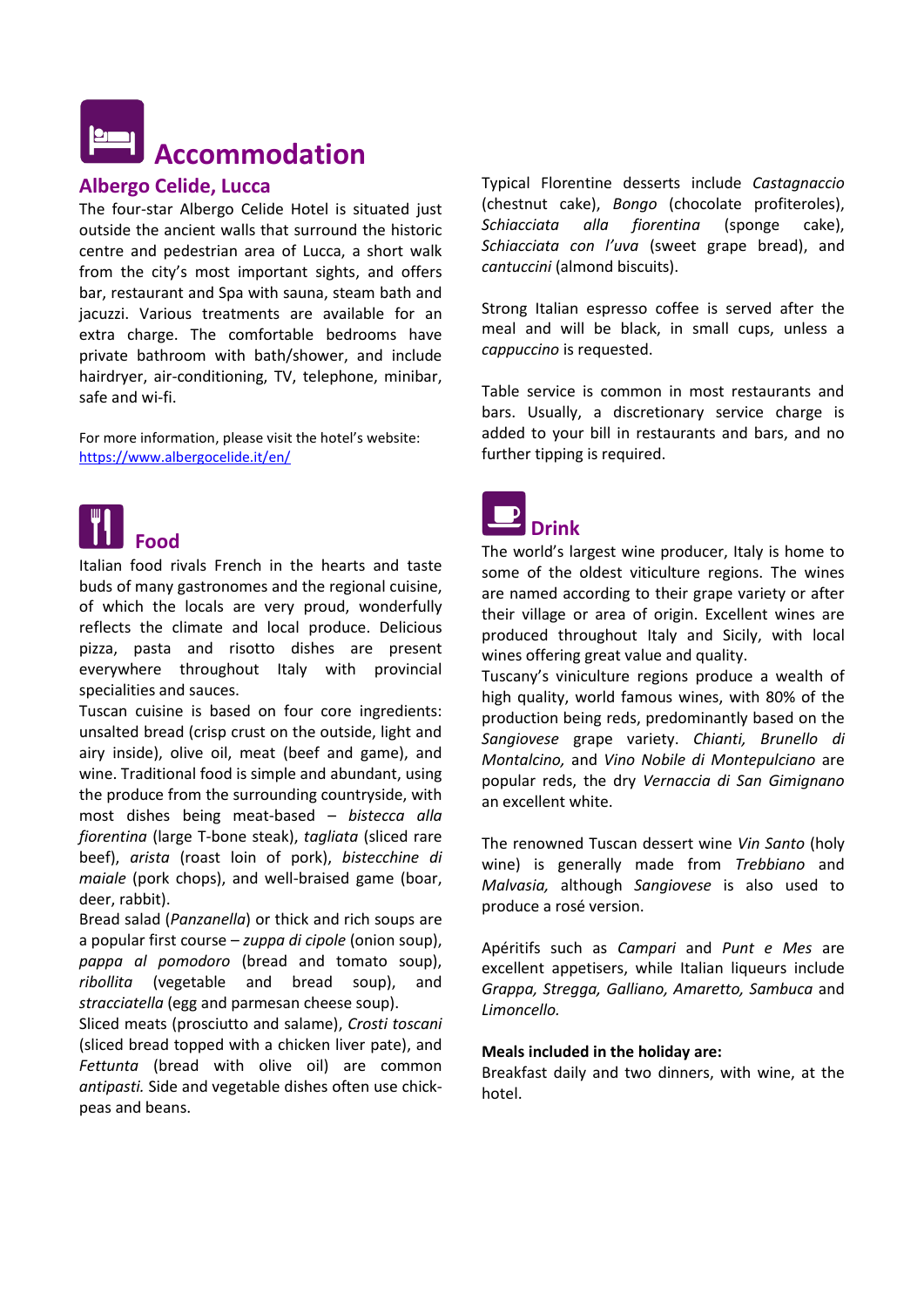

This superb tour in the company of popular and erudite art historian Clare Ford-Wille visits three relatively unknown Tuscan gems – Lucca, Prato and Pistoia – as well as a rather more famous one, Pisa. All offer a wonderful collection of art, much of which is housed in beautiful Renaissance churches.

#### **Details of places of interest included in the tour:**

#### **Pisa**

Pisa came to importance under the Romans and went on to flourish as a commercial port for many centuries. By the 10th-century it had become an independent and formidable maritime state and a significant rival to Venice and Genoa. Two centuries later, Pisa controlled the Tuscan coast, Sardinia, and Corsica while its intrepid sailors brought back spices and exotic goods along with new ideas and inventions. The city's surviving Romanesque architecture stems from this period of glory with much of the sculptural work crafted by Nicola and Giovanni Pisano, a talented father-and-son team. The medieval heart of Pisa can be discovered north of the river and is an enchanting maze of lanes and alleys. These stretch from the bars and ice-cream parlours of the Piazza Cairoli to the daily market that overflows from the Piazza delle Vettovaglie. The Piazza dei Miracoli or Square of the Miracles is at the heart of Pisa and home to many of its major buildings and attractions. It was designated a UNESCO World Heritage Site in 1987 and has a history that dates right back to the city's Etruscan and Roman periods. The piazza has always played a central part in the religious life cycle of Pisan citizens.

**The Leaning Tower of Pisa** is not only one of the most famous of monuments but also one of the most original in the world, absolutely unique in its kind. Its exceptional nature is not due only to its peculiar inclination because, even if it did not lean, the Tower of Pisa would still be one of the most remarkable belltowers in Europe. The ground on which Pisa is built is a flood plain and cannot withstand excessive weight. In fact, the leaning tower isn't the only thing that leans in Pisa, there are plenty of buildings all over the city that lean in every direction — palaces, churches, even simple houses. The leaning tower is the belltower of the Duomo, it is not placed next to the Duomo's facade as would be usual but is instead set apart from it. At any rate, it is not by chance that it's placed in the most visible point of the piazza, at the intersection of two of the most ancient streets of the city: Via Santa Maria and Via Emilia that proceeds towards the Duomo.

**The Duomo,** a masterpiece of Romanesque - Pisa Style was started in the year 1063 by the great architect Buschetto. It is the first work undertaken in the spot that later became the "Piazza dei Miracoli". It was possible because of the enormous wealth amassed by the powerful Sea Republic Pisa was. The Cathedral was consecrated in the year 1118, even though still incomplete, by Pope Gelasio II. It was terminated in the 13th century, with the erection of the façade, unchanged up to today, by Rainaldo. With its stacked domes, ornate tracery, and the gilded bronze of John the Baptist on top, the Baptistery is one of Pisa's more unusual buildings. Dedicated to St. John, it is the largest baptistery in Italy and has always played an important part in the religious life encompassed by the Piazza dei Miracoli's monuments. The exterior of the Baptistery of St. John presents as one ornate layer on top of another and those with a close eye to detail will notice that it is just a few centimetres taller than the Leaning Tower.

For more information about Pisa, please visit: <https://www.italyguides.it/en/tuscany/pisa>

#### **Lucca**

Lucca lies in a green valley just northwest of Florence. This almost perfectly preserved jewel of medieval architecture and buildings, shows charm and history from every corner of its narrow winding streets. Beginning in Roman times, continuing through the Middle Ages, on to the Napoleonic era and finally to the Risorgimento, Lucca's monuments, churches, palaces and roads, even its very shape, have a story to tell. The broad, high walls, which characterize the city, are a feature of its past, and a pleasant element of its present. Completely surrounding the ancient city, the walls we see today date back to the 17th century. Now, no longer used for defence, they are crowned by green parkland. Rich families who embellished the city are closely connected with Lucca's many enchanting legends and tales. The central square, at the heart of the city, maintained the shape of the Roman amphitheatre and shows the outline of an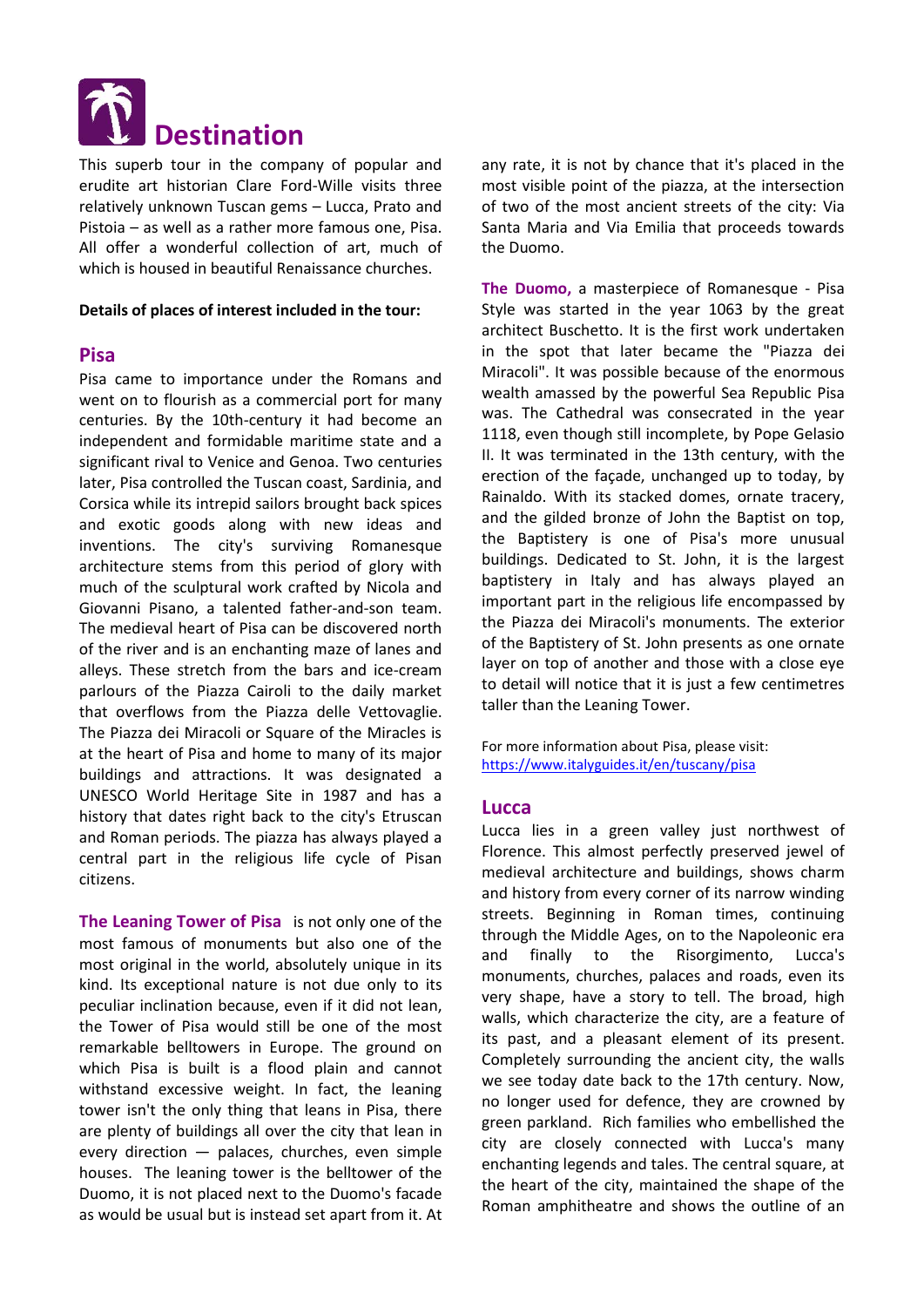ancient arena. Likewise, via Fillungo, the main street in the city, was also born with the Romans. Though it was meant to be the Decumano (a straight main street) and though still central, its narrow, winding path and typical medieval characteristics testify how the shape of Lucca has been altered since antiquity. The majestic church of San Michele in Foro, with its medieval façade, and signs of refurbishment carried out during the Risorgimento, is built where Lucca's Roman forum once stood. Named after this ancient site, it collects several eras together in one building. In its façade the faces of famous Italian patriots can be seen; King Vittorio Emanuele, Giuseppe Garibaldi, and Camillo Benso, who were so important in Italy's reunification, as well as medieval figures peering between the arches. From the 13th century onwards the Guinigi family, who were rich merchants and a leading family of the town, concentrated their mansions between via Sant 'Andrea and via Guinigi, which has preserved its medieval appearance practically intact. The National Museum of Villa Guinigi is the museum of the city and its surroundings, and exhibits one of the richest and most interesting collections of works of art. The main nucleus of the collection's dates back to the indemania of the ecclesiastical goods before and after the unification of Italy, to which were then added finds from excavations in the city, new acquisitions, gifts and deposits of various entities. In the rooms of the Villa, which was the home of Paolo Guinigi, lord of Lucca from 1400 to 1430, in the late Gothic style, we retrace the history of the city: beginning in the eighth century BC with the archaeological collection, to arrive at the eighteenth century with works mainly with a sacred subject.

For more information about Lucca, please visit: <https://www.italyguides.it/en/tuscany/lucca>

#### **Prato**

The city of Prato is just half an hour outside of Florence and is the second largest city in the region. While the city has treasures from the Etruscan, Medieval and more modern times, the city is practically non-existent for most international visitors to Tuscany. This is what makes Prato perfect for anyone wishing to go "off the beaten path" and explore a city where not many visitors go. Prato's economy has historically been founded on the textile sector which is still alive and kicking even today. Prato also has great historical-artistic treasures waiting to be discovered. From Medieval times, as the letters of the famous "merchant of

Prato" Francesco Datini document, to its industrial growth in the 19th century giving it the nickname of the "Manchester of Tuscany". Palazzo Datini, located near 'Porta Fuia', was the merchant's main headquarters and it hosted many illustrious figures such as members of the Gonzaga Dynasty and the King of Sicily, Luigi II d'Angio. Purchased in 1354, the palace's decoration was entrusted to painter Niccolò di Pietro Gerini and his workshop in 1390. It is to him that we owe the palace's famed 'Saint Christopher' and the fresco cycles that grace its court. In the other rooms, there are works by other painters like Agnolo Gaddi, Niccolò Gerini, Bartolomeo di Bertozzo and Tommaso del Mazza. Prato's Piazza del Duomo occupies the middle of its historic centre, probably founded by the Lombards, near which stood a little village and parish church dedicated to Santo Stefano. Among the noteworthy works in the cathedral are the wooden Crucifix by Giovanni Pisano, a seven-armed bronze candelabra by Maso di Bartolomeo and the large transept conserving some very important fresco cycles, including the Stories of the Virgin and Saint Stephen by Paolo Uccello and the Stories of Saint Stephen and Saint John the Baptist by Filippo Lippi – one of the most important artworks of the Renaissance, known for its splendid Salome's Dance, set at a lavish Renaissance banquet. Castello dell'Imperatore has crenelated walls and towers. Built for the medieval emperor and King of Sicily Frederick II, Holy Roman Emperor, it was built on top of a previous fortification of which two towers remain. When Frederick II died, building was stopped and the interior was never finished. The castle is open to the public and although some destruction took place during the fascist regime, reconstruction work has begun and is ongoing. It is possible to climb the stairs up to the top of the castle walls and walkways for a bird's eye view over the surrounding city of Prato.

For more information about Prato, please visit: <https://www.discovertuscany.com/prato/>

#### **Pistoia**

Pretty Pistoia sits snugly at the foot of the Apennines. It thoroughly deserved its 2017 status as European City of Culture. A town that has grown well beyond its medieval ramparts, its Centro Storico (historic centre) is well preserved and stands guardian to striking contemporary art. At the very centre of this artistic and historic city is Piazza Duomo. Medieval buildings form an enticing circle embracing the space, making it a perfect venue. In the square, an imposing bell tower stands at a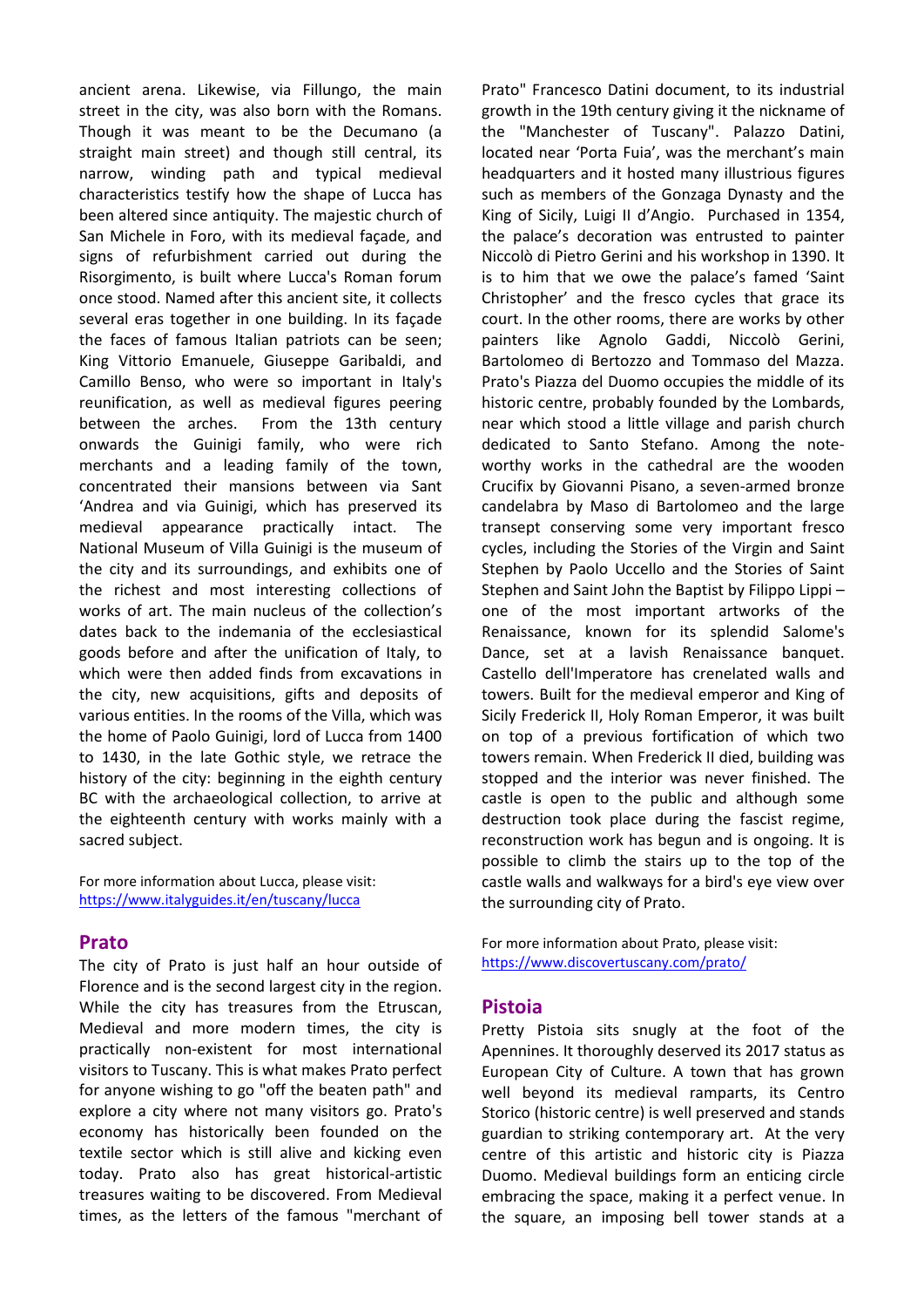proud height of 67 metres. Converted in the 13th century from a tower of the Lombard era, take a deep breath and climb the 200 steps to the top for an amazing panoramic view of the city. The Romanesque Polychrome Church of San Giovanni Fuorcivitas is just outside the city of Pistoia and is thought to have been built by the Lombards upon their conversion to Catholicism in the 12th century. Blind arches, two rows of loggias, and an arch and architrave by Gruamonte.

For more information about Pistoia, please visit: <http://www.santacroceopera.it/en/default.aspx>

## **Tour lecturer / Guide**

Clare has lectured in most areas of art history for over thirty-five years. She still teaches at the University of London, where she obtained her degree at Birkbeck, but also lectures regularly for Morley College, the City Literary Institute, the Victoria and Albert Museum and branches of The Art Society throughout Britain, Europe, Australia and New Zealand. Every year since 1978 Clare has led art study tours to places of artistic importance throughout Europe and the USA, including Amsterdam, Padova and Vicenza.

Clare will give two lectures at the hotel.

#### **Tour Manager**

Your tour manager will be on hand throughout the tour to ensure that everything operated according to plan. If you have any problems or questions, please see him or her immediately  $-$  it is often possible to resolve complaints or problems very quickly on the spot and do everything to help you enjoy your holiday.

## **Reading Suggestions**

#### **Henry James,** *Italian Hours***, 1909.**

Published at the end of his life, Henry James portrays his love of Italy through this series of essays, written over nearly four decades.

#### **Marina Belozerskaya,** *The Arts of Tuscany*

Focusing on a series of Tuscan centres, from the Etruscan capitals of Cerveteri and Tarquinia to the great medieval and Renaissance city-states of Lucca, Pisa, Siena, and Florence down to the present day,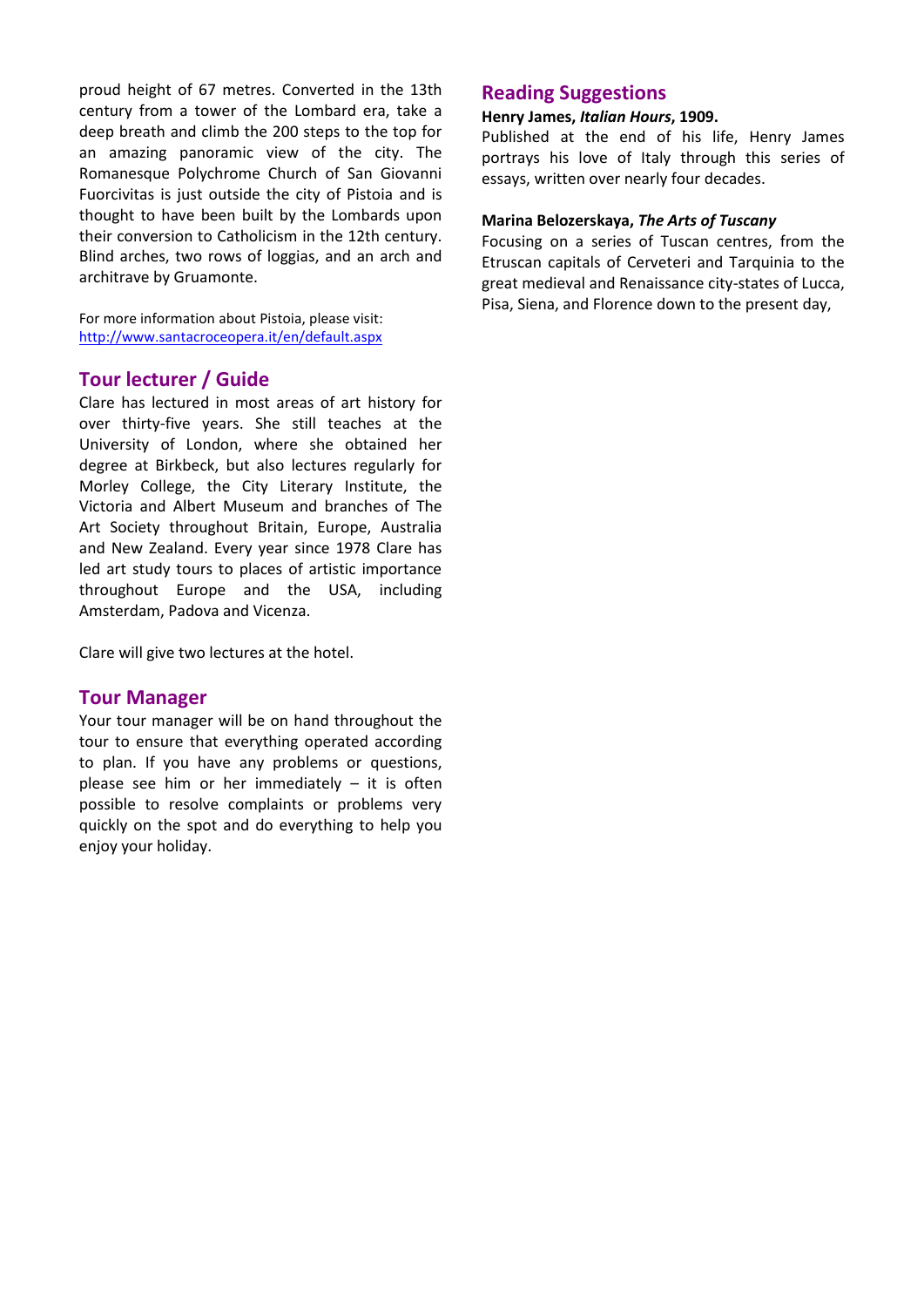# **The Basics**

Climate – The weather in Tuscany at this time of year is likely to be pleasant, but evenings can be quite cool and there is the chance of the odd shower. Our best advice is to come [prepared.](http://www.google.co.uk/url?sa=i&rct=j&q=&esrc=s&source=images&cd=&cad=rja&uact=8&ved=0CAcQjRw&url=http://www.holidayweatherguide.com/italy/tuscany/florence&ei=EMVgVJSOLdDLsASjioKADg&bvm=bv.79189006,d.ZGU&psig=AFQjCNHb5s7wUPcgZ0VdX2Zal9r0r83Iqw&ust=1415714432882436)



Time – GMT +2 hours (Summer time Apr-Oct); GMT + 1 (Standard time Nov-Mar). Language – Italian

Religion – Roman Catholic

National holidays – New Year's day (01 Jan); Epiphany (06 Jan); Easter Monday; Liberation day (25 Apr); Labour Day (01 May); Republic day (02 Jun); Assumption of Mary (15 Aug); All Saints' day (01 Nov); Immaculate conception (08 Dec); Christmas day (25 Dec); St Stephens day (26 Dec).

Currency – Euro.  $\epsilon$ 1 = 100 cents. Notes are in denominations of €500, 200, 100, 50, 20, 10 and 5. Coins are in denominations of €2 and 1, and 50, 20, 10, 5, 2 and 1 cents.

Banks – Cashpoints compatible with international banking networks are located in all towns and cities, as well as airports, major train stations and other spots. They usually offer an attractive exchange rate. Those banks that still exchange foreign currencies into local money will always charge a transaction fee, so withdrawing money from an ATM usually represents the most logical means of obtaining euros.

Credit cards – American Express, Diners Club, MasterCard and Visa are widely accepted across the country. If you're eating at a restaurant, check prior to the meal that your card will be an acceptable form of payment. Even in cities, it's advisable to carry a supply of cash with you at all times. Varying amounts of commission can be charged.

Electricity – 220 volt, two-pin continental plug.

Drinking water – Tap water is safe to drink. (Although you'll find a huge amount of bottled water for sale too)

Shops & Museums – Department stores are open 0830-1930 Monday to Saturday. Most shops are closed between 1230-1530. Please note than some museums close on Mondays.

Although very common in tourist towns in Italy, please note that street vendors selling all kinds of designer knockoffs are illegal and could land you with a hefty fine. Care should also be taken when buying antiques since Italy is renowned for skilled imitators.

Clothes & Shoes –You may like to bring a warm sweater for cool evenings. Light rain wear for the occasional storm and good flat/grip walking shoes are recommended.

Camera – bring plenty of memory cards/film and any spare camera batteries as these are not always available. Please check with your guide before photographing people.

Bath plugs – The hotel has plugs for basins, but it is useful to carry a 'universal' one with you.

Telephones/mobiles – The guarantee of free mobile phone roaming throughout the EU, Iceland, Liechtenstein and Norway has ended. Check with your phone operator to find out about any roaming charges that might be applied after 1st January 2021. A new law means that you are protected from getting mobile data charges above £45 without you knowing. Once you reach £45, you need to opt in to spend more so that you can continue using the internet while you are abroad. Your phone operator will tell how you can do this.

Tipping –To keep our tours affordable, we do not increase the tour price by adding in tips. However, in the tourism industry, there is a certain level of expectation that when receiving a good service, one does award with a tip. Tour Managers, Representatives, Guides and Drivers appreciate a tip at the end of their involvement with the tour, but this is entirely at your discretion. We believe in allowing you to tip according to your level of satisfaction with their services, but for your guidance about £2-3 per person per day for the tour manager is the norm.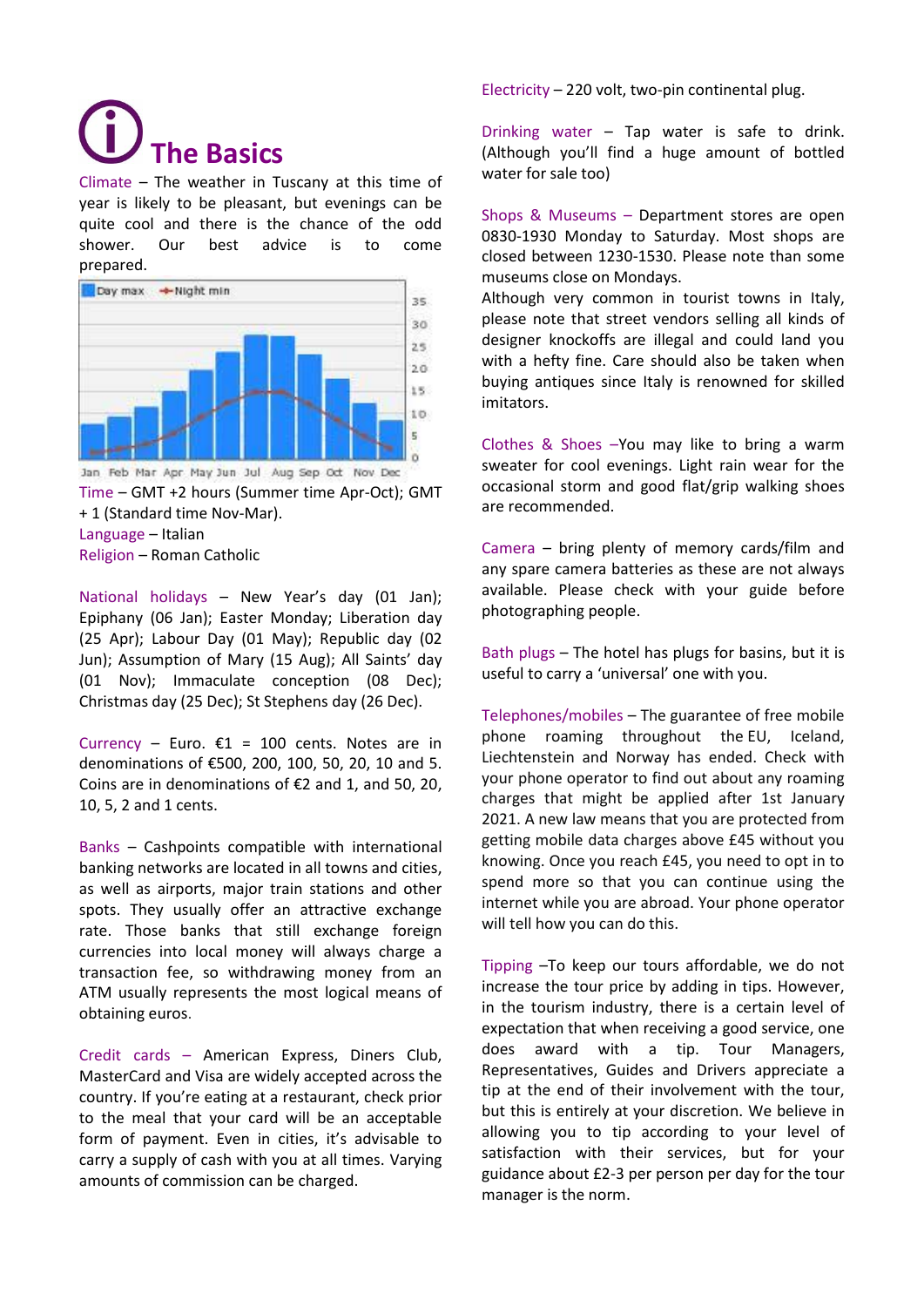

# **Doctor/Dentist/Chemist**

Please talk to your tour manager if you are feeling unwell and they will organise for you to see a doctor.

**Keep receipts for insurance claims**.



Your tour manager/hotel reception will arrange hospital transport.

**Keep receipts for insurance claims**.

# **General Health Advice**

We suggest you take a good supply of your own individual medicines with you and always keep some in your hand luggage in case you get delayed or your luggage goes astray. General-purpose supplies for bites, stings, or scratches, and your usual medication for headaches, or stomach upsets are always recommended. Oral rehydration sachets are excellent for topping up salt and glucose levels.

Visit the NHS Fit For Travel website for more generally information specific to the country you are visiting – [www.fitfortravel.nhs.uk](http://www.fitfortravel.nhs.uk/)

# **Inoculations**

You should check with your own doctor and take their advice as to which inoculations are required for the country you are visiting, as only they know your medical history and recommendations are liable to change at short notice.



We strongly recommend that you take out an appropriate travel insurance policy when you travel abroad.

To be covered under your Travel Insurance Policy, if you become ill, it is essential that you contact a local doctor and telephone the emergency number of your insurance company. You will **NOT** be covered for any claim unless this procedure is carried out. Your insurance company will then decide on the best course of medical attention.

# **European Health Insurance Card (EHIC)**

Before you travel, make sure you have got a valid European Health Insurance Card (EHIC) or UK Global Health Insurance Card (GHIC) or travel insurance with health cover.

You may not have access to free emergency medical treatment and could be charged for your healthcare if you do not have an EHIC or GHIC when visiting an EU country, or travel insurance with full healthcare cover when visiting Switzerland, Norway, Iceland or Liechtenstein. If you have an EHIC it will still be valid while it remains in date. Your European Health Insurance Card (EHIC) or Global Health Insurance Card (GHIC) will be valid if you are travelling to an EU country.

For further information about the GHIC please visit: [https://www.ehic.org.uk](https://www.ehic.org.uk/)